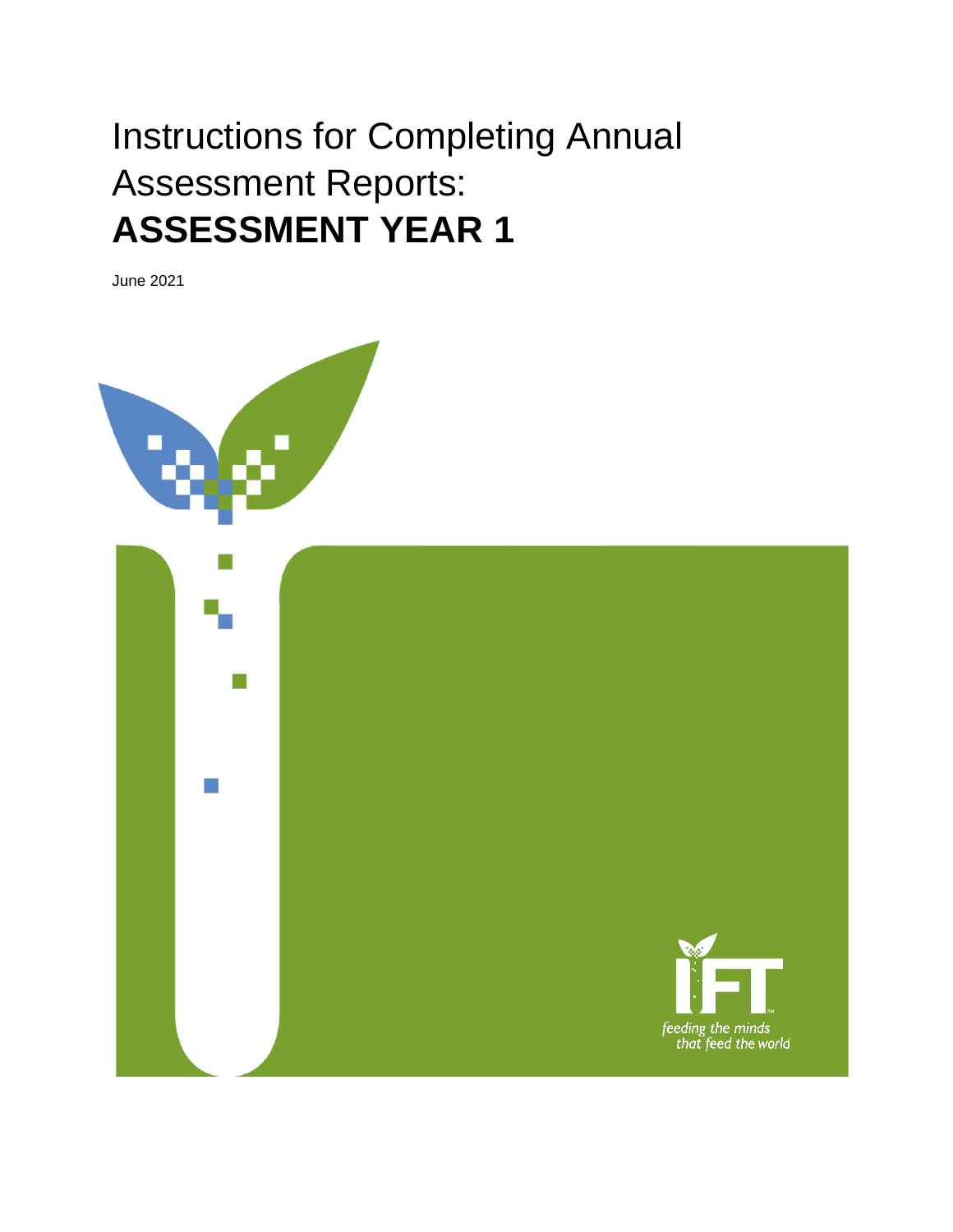

This document provides guidance to IFT–HERB–approved undergraduate programs on the preparation and submission of Annual Assessment Reports for Assessment Year 1, which are required on an annual basis during the 5-year approval period. This document is supplemental to the [Annual Assessment Report Guidelines.](https://www.ift.org/-/media/community/pdfs/educators-herb/2020_annual_assessment_report_guidelines.pdf)

## **Table of Contents**

| <b>General Information</b>                        | Page 3 |
|---------------------------------------------------|--------|
| <b>Preparing Annual Assessment Reports</b>        | Page 3 |
| <b>Data Collection Period</b>                     | Page 3 |
| <b>Submission Timeline</b>                        | Page 4 |
| <b>Assessment Year 1 - INSTRUCTIONS</b>           | Page 5 |
| <b>Assessment Year 1 - EXAMPLE</b>                | Page 7 |
| Review of Annual Assessment Reports by the Higher |        |
| <b>Education Review Board (HERB)</b>              | Page 8 |
| Where to Go for Help                              | Page 8 |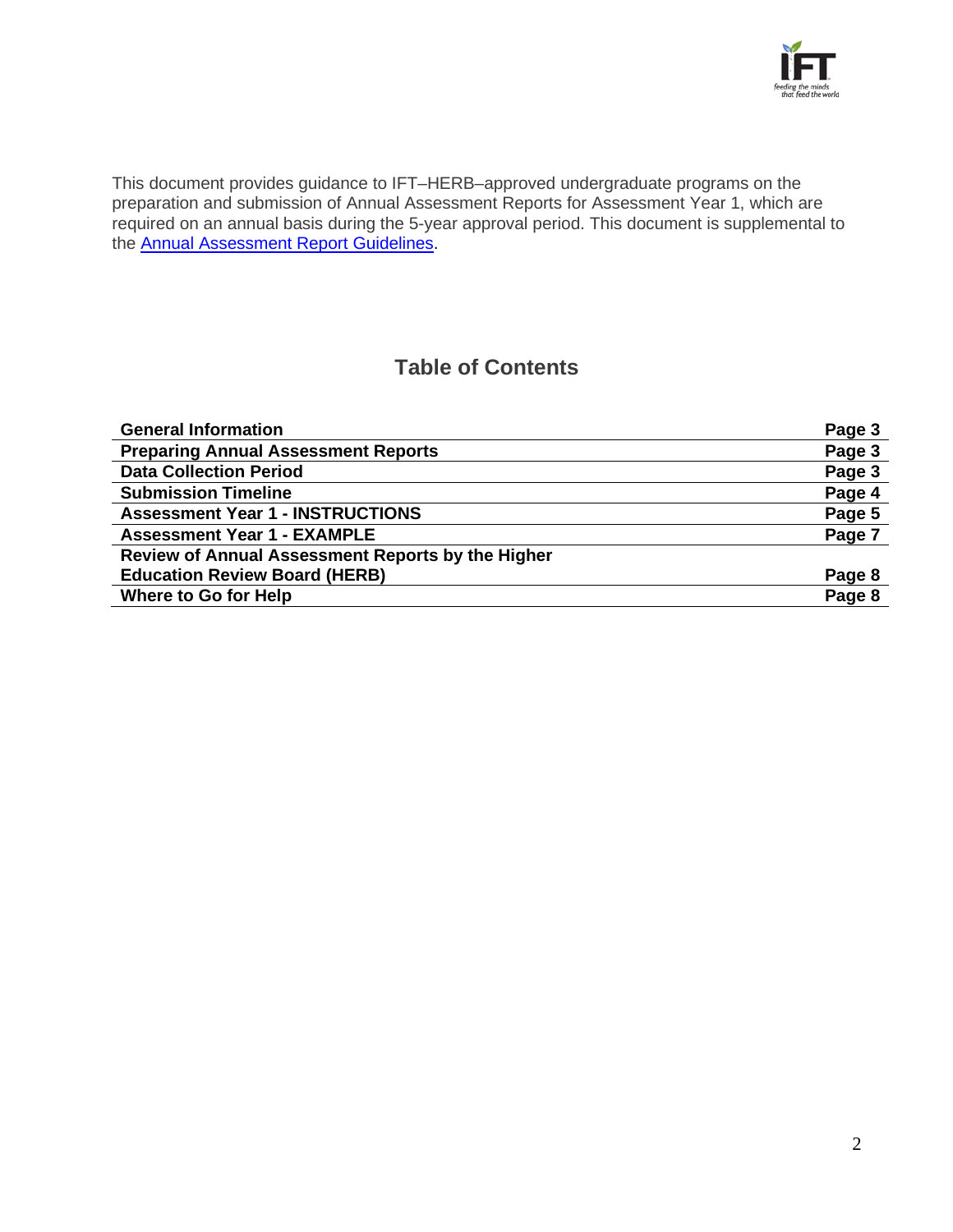

# **Annual Requirements for Maintaining IFT Approval**

### **General Information**

As a condition for maintaining IFT Approval, each program that received Initial Approval in 2020 or later must submit an Assessment Report on an annual basis by **October 1st** of each year, starting in *2022* (see Figure 1), until Five-Year Reapproval. Annual Assessment Reports must include assessment data collected for each Essential Learning Outcome (ELO) indicated in the five-year assessment plan that was submitted with the application for Initial IFT Approval. All Annual Assessment Reports will be submitted via the same online submission portal as the Initial Approval applications.

### **Preparing Annual Assessment Reports**

In the application for Initial IFT Approval, all programs identified a five-year assessment plan according to the following requirements:

- All Eleven (11) Standards must be covered across Assessment Years 1-5.
- Two (2) Standards per year will be covered for Assessment Years 1-4, with three (3) corresponding ELOs assessed per Standard.
- Three (3) Standards will be covered for Assessment Year 5, with two (2) corresponding ELOs assessed per Standard.
- By the end of Assessment Year 5, the assessment plan should include a total of 11 Standards and 30 ELOs.

Annual Assessment Reports will only include documentation related to assessment data and *will not* revisit the following sections:

- Institutional profile
- Food science facilities
- Undergraduate teaching faculty
- Foundational content
- IFT-defined Program Goals

[Note: *Programs will have the option to update the above sections with minor changes that may have occurred since initial submission. Updates to these sections will be required at the time of Five-Year Reapproval.*]

#### **Data Collection Period**

Data to be included in Annual Assessment Reports must have been collected within the timeframe of the five-year approval period. Data collected prior to Initial IFT-HERB Approval is *not* to be included.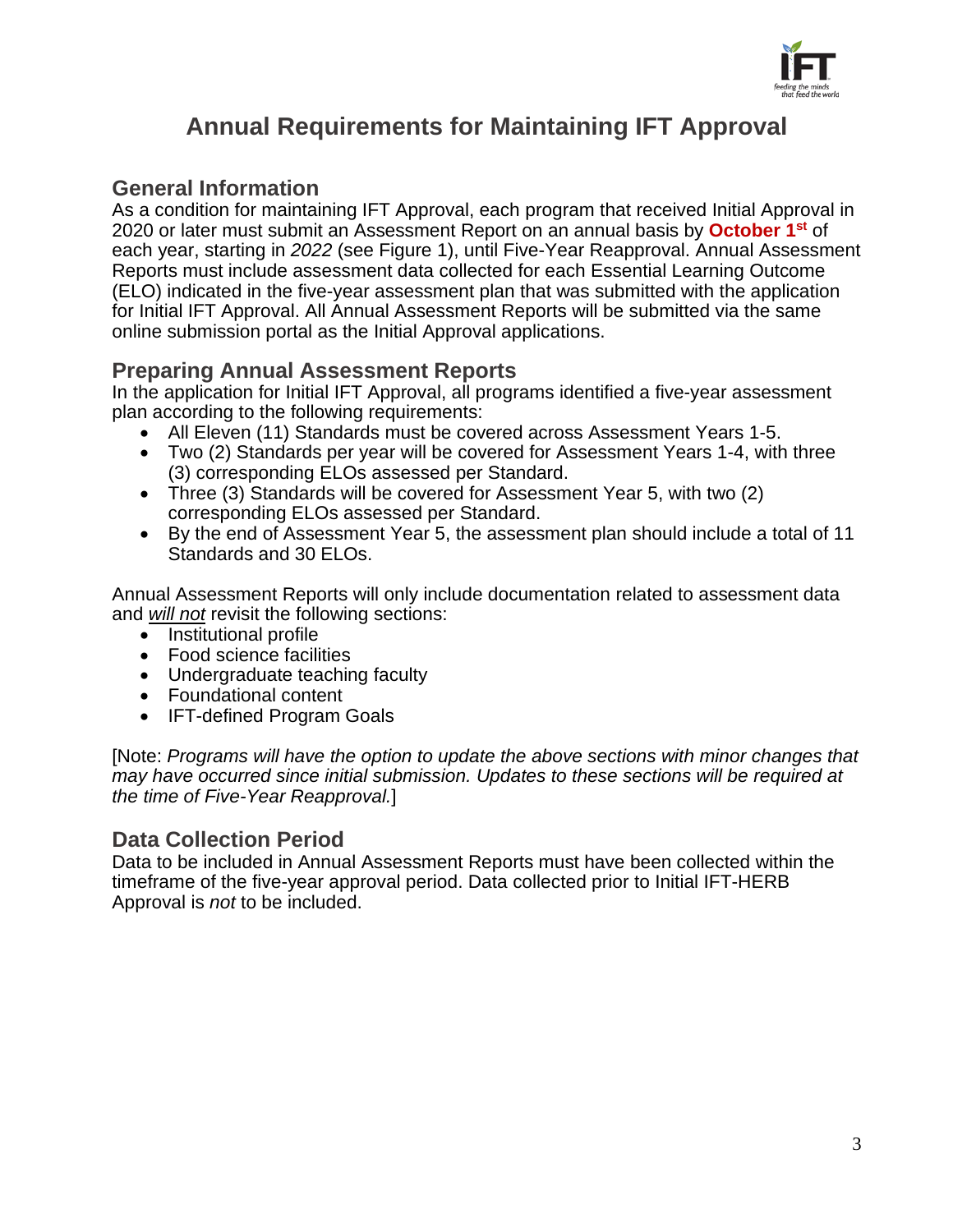

## **Submission Timeline**

Figure 1: Example: Annual Assessment Report submission schedule for programs approved 2021-2026.

| • Annual Assessment Report #1 due |  |
|-----------------------------------|--|
| <b>October 1, 2022</b>            |  |
|                                   |  |
| • Annual Assessment Report #2 due |  |
| <b>October 1, 2023</b>            |  |
|                                   |  |
| • Annual Assessment Report #3 due |  |
| <b>October 1, 2024</b>            |  |
|                                   |  |
| • Annual Assessment Report #4 due |  |
| <b>October 1, 2025</b>            |  |
|                                   |  |
| • Annual Assessment Report #5 due |  |
| • Five-Year Reapproval due        |  |
| <b>October 1, 2026</b>            |  |
|                                   |  |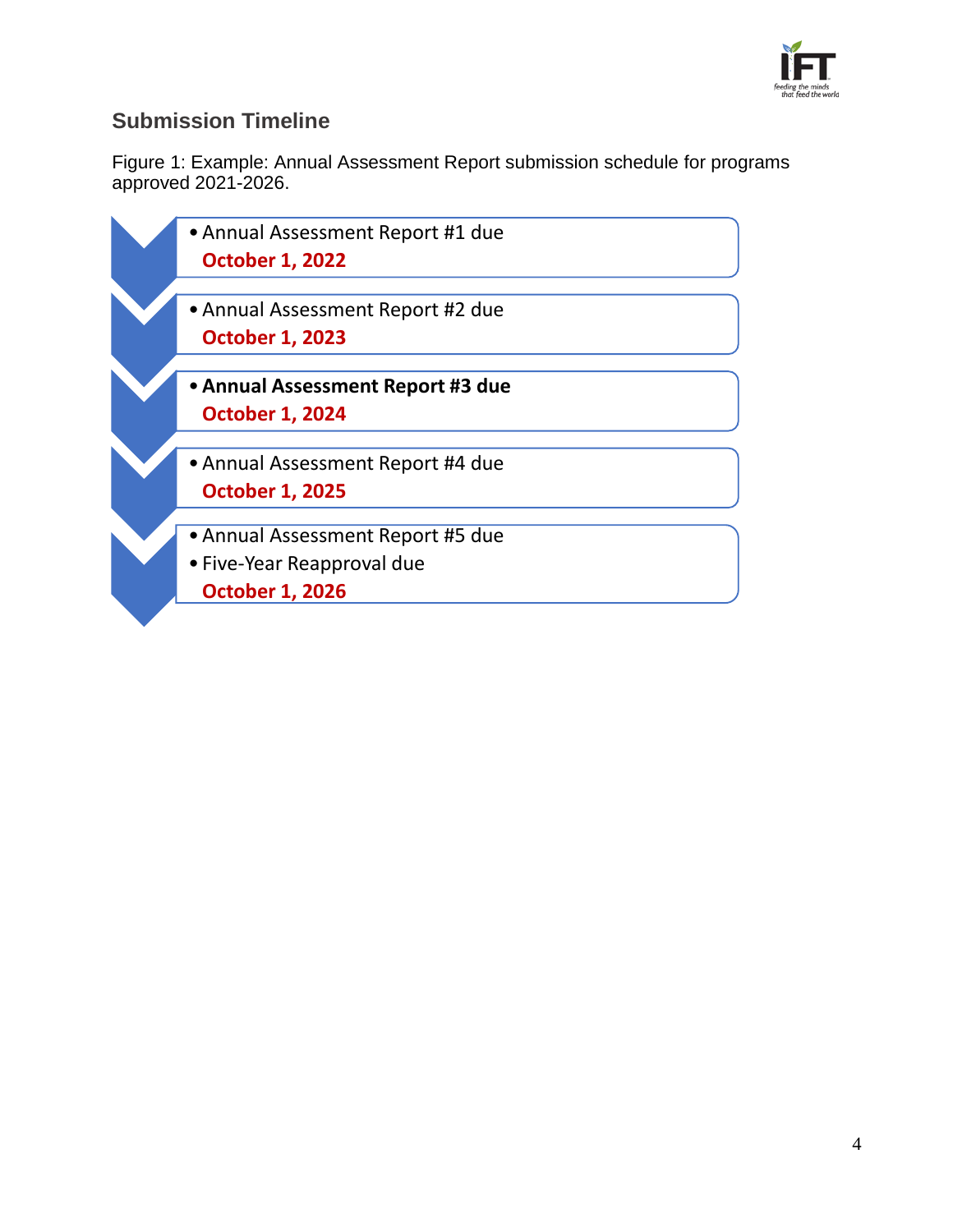

## **Assessment Year 1 – INSTRUCTIONS**

1. Standard 1, Essential Learning Outcome (ELO) 1

| <b>What to Include</b>                                                                                                                                                                                       | <b>Additional Information</b>                                                                                                                                                                                                                                                                                        |
|--------------------------------------------------------------------------------------------------------------------------------------------------------------------------------------------------------------|----------------------------------------------------------------------------------------------------------------------------------------------------------------------------------------------------------------------------------------------------------------------------------------------------------------------|
| <b>Standard</b>                                                                                                                                                                                              | Refer back to the 5-Year Assessment Plan -<br>this Standard was to be addressed in<br><b>Assessment Year 1</b>                                                                                                                                                                                                       |
| <b>ELO assessed</b>                                                                                                                                                                                          | Refer back to the 5-Year Assessment Plan -<br>this ELO was to be assessed in Assessment<br>Year 1                                                                                                                                                                                                                    |
| <b>Course ELO was assessed in</b>                                                                                                                                                                            | Include course name and course code/number                                                                                                                                                                                                                                                                           |
| <b>Period ELO was assessed</b>                                                                                                                                                                               | Include semester (or equivalent) and year                                                                                                                                                                                                                                                                            |
| <b>Exactly two different Learning Assessment</b><br><b>Techniques (LATs) used to assess above</b><br><b>ELO</b>                                                                                              | It is recommended but not required to use<br>LATs from the provided list.                                                                                                                                                                                                                                            |
| Description of how each of the two LATs<br>was implemented with students to assess<br><b>ELO</b>                                                                                                             | Recommended to include:<br>Number of students the LAT was<br>$\checkmark$<br>administered to<br>$\checkmark$ How LAT was administered (whole<br>class/group/individual, etc.)<br>Duration of LAT (minutes/hours/weeks,<br>$\checkmark$<br>$etc.$ )<br>$\checkmark$ Location of LAT (in-class, take-home,<br>$etc.$ ) |
| Description of the tool(s) used for LAT<br>analysis                                                                                                                                                          | Recommended to include:<br>Exam key, rubric, checklist, etc.                                                                                                                                                                                                                                                         |
| Key Findings for each of the two LATs                                                                                                                                                                        | Recommended to include:<br>Breakdown of the grading system (e.g.<br>$\checkmark$<br>points/percentages/select exam<br>questions)<br>$\checkmark$ Class averages<br>Rubric breakdowns<br>$\checkmark$                                                                                                                 |
| Interpretation of key findings in connection<br>to student learning                                                                                                                                          | Brief description of how the data met the ELO.                                                                                                                                                                                                                                                                       |
| Description of anticipated actions for<br>improvement of teaching and learning<br>based on key findings                                                                                                      | Brief description of how the data will be used<br>to improve upon the ELO.                                                                                                                                                                                                                                           |
| [Starting in Assessment Year 2: Description of<br>how anticipated actions were implemented<br>from the previous year as connected to the<br>anticipated actions for improvement of<br>teaching and learning] | This section does not apply to Assessment<br>Year 1.                                                                                                                                                                                                                                                                 |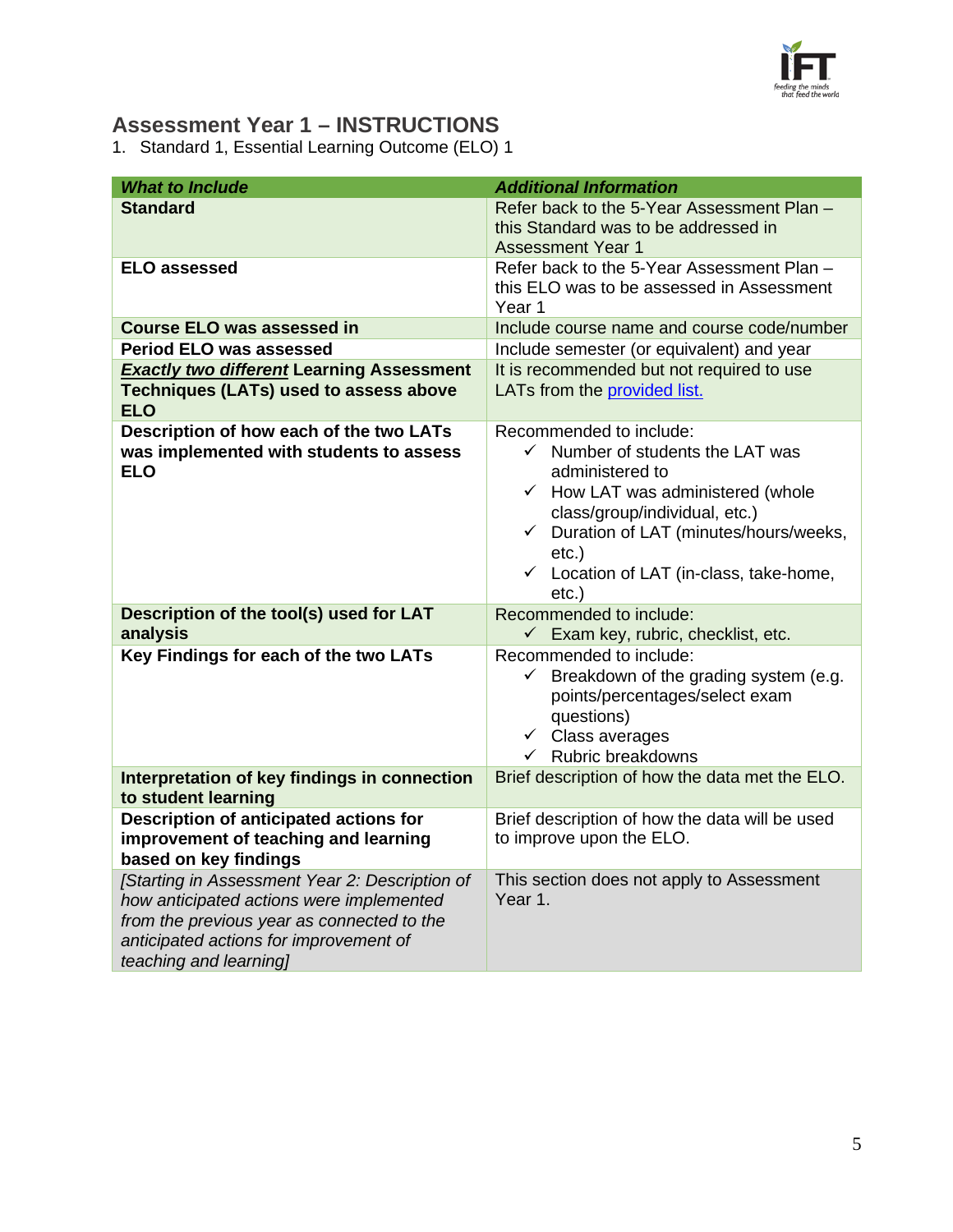

- 2. Repeat above steps for the remaining Standards and ELOs:
	- $\checkmark$  Standard 1, ELO 2
	- $\checkmark$  Standard 1, ELO 3
	- $\checkmark$  Standard 2, ELO 1
	- $\checkmark$  Standard 2, ELO 2
	- $\checkmark$  Standard 2, ELO 3

#### **[***Ensure that you have a total of 2 Standards, 6 ELOs, and 12 LATs for Assessment Year 1***]**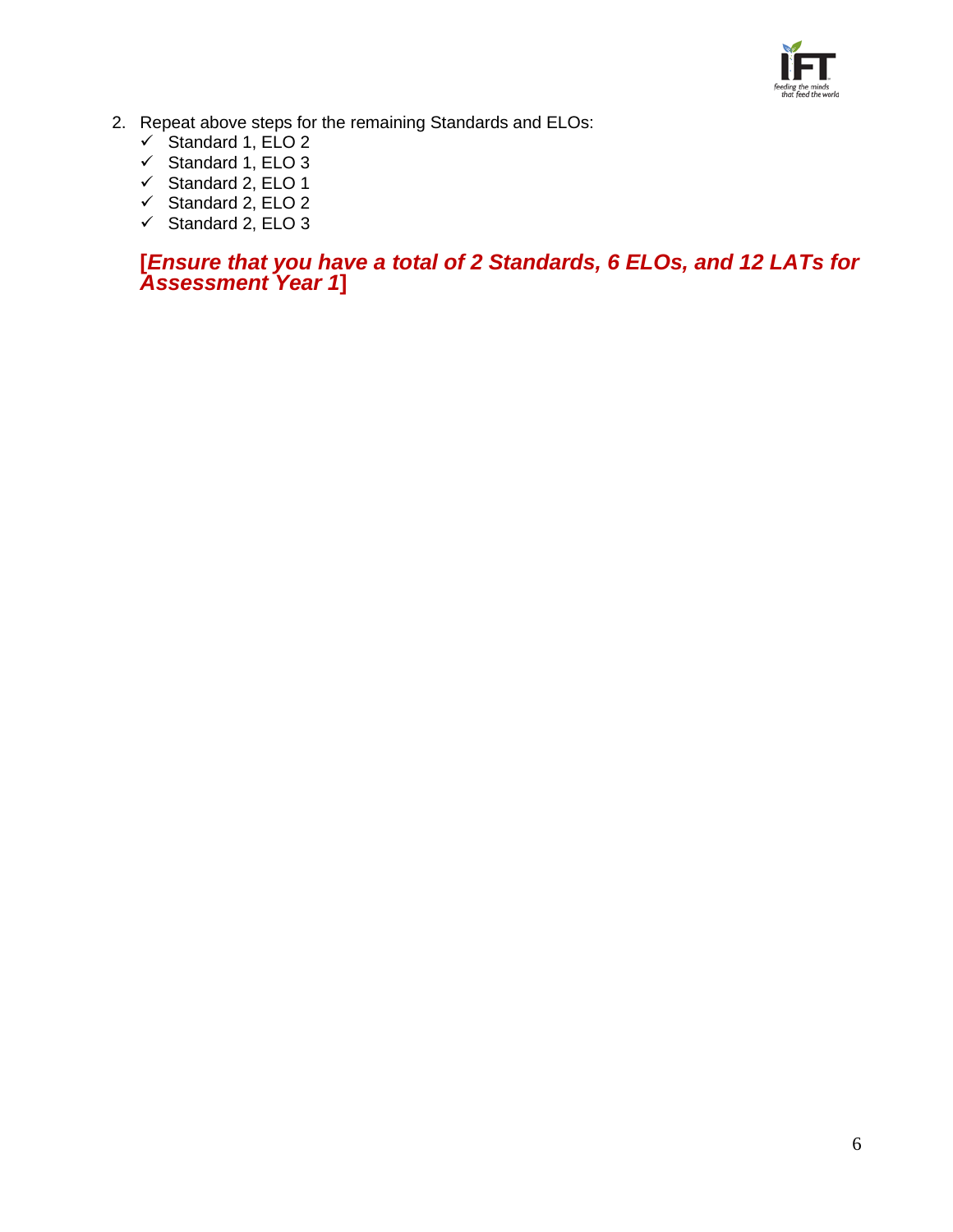

## **Assessment Year 1 – EXAMPLE**

Standard 1, Essential Learning Outcome (ELO) 1

| <b>What to Include</b>                                                                                         | <b>Example Scenario</b>                                                                                                                                                                                                                                                                                                                                                   |
|----------------------------------------------------------------------------------------------------------------|---------------------------------------------------------------------------------------------------------------------------------------------------------------------------------------------------------------------------------------------------------------------------------------------------------------------------------------------------------------------------|
| <b>Standard</b>                                                                                                | Food Microbiology (FM)                                                                                                                                                                                                                                                                                                                                                    |
| <b>ELO assessed</b>                                                                                            | FM 3: Apply laboratory techniques to identify<br>microorganisms in foods                                                                                                                                                                                                                                                                                                  |
| Course(s) ELO was assessed in                                                                                  | Food Microbiology Lecture (FM 350) and Lab (FM 378)                                                                                                                                                                                                                                                                                                                       |
| <b>Period ELO was assessed</b>                                                                                 | <b>Fall 2021</b>                                                                                                                                                                                                                                                                                                                                                          |
| <b>Exactly two different Learning</b>                                                                          | LAT 1: Pro and Con Grid                                                                                                                                                                                                                                                                                                                                                   |
| <b>Assessment Techniques (LATs)</b>                                                                            | LAT 2: Quiz Question                                                                                                                                                                                                                                                                                                                                                      |
| used to assess above ELO                                                                                       |                                                                                                                                                                                                                                                                                                                                                                           |
| Description of how each of the two<br><b>LATs was implemented with</b><br>students to assess ELO               | LAT 1 (Pro and con grid): administered to a group of<br>19 students enrolled in FM 378; students had 20<br>minutes to complete the assignment during class.<br>LAT 2 (Quiz question, short response): administered to<br>a group of 42 students enrolled in FM 350; students<br>had 30 minutes to complete the entire quiz of 10                                          |
|                                                                                                                | questions. Data reported here are from one question<br>directly related to ELO FM3.                                                                                                                                                                                                                                                                                       |
| Description of the tool(s) used for<br><b>LAT analysis</b>                                                     | LAT 1 (Pro and con grid): Rubric, 5-point scale<br>LAT 2 (Quiz question, short response): Rubric, 5-point<br>scale                                                                                                                                                                                                                                                        |
| Key Findings for each of the two<br><b>LATs</b>                                                                | LAT 1 (Pro and con grid): 11/19 (57.9%) students<br>scored 4-5 points; 6/19 (31.6%) students scored 2-3<br>points, and 2/19 (10.5%) scored lower than 2 points.<br>LAT 2 (Quiz question, short response): 14% of the 42<br>students scored 4-5 points; 27% scored 2-3 points,<br>and 59% scored below 2 points.                                                           |
| Interpretation of key findings in<br>connection to student learning                                            | LAT 1 (Pro and con grid): Our first data point indicates<br>that ELO FM3 was met, as more than half of the<br>students scored within the highest point range of the<br>rubric.<br>LAT 2 (Quiz question, short response): Our second<br>data point does not indicate that ELO FM3 was met, as<br>the majority if students scored within the lowest range<br>of the rubric. |
| <b>Description of anticipated actions</b><br>for improvement of teaching and<br>learning based on key findings | Based on the inconsistency of our 2 data points, we<br>plan on the following:<br>supplement the Pro and Con grid with a<br>formative debate to gain more insight into<br>student learning<br>revisit both assessment instruments for validity<br>٠                                                                                                                        |